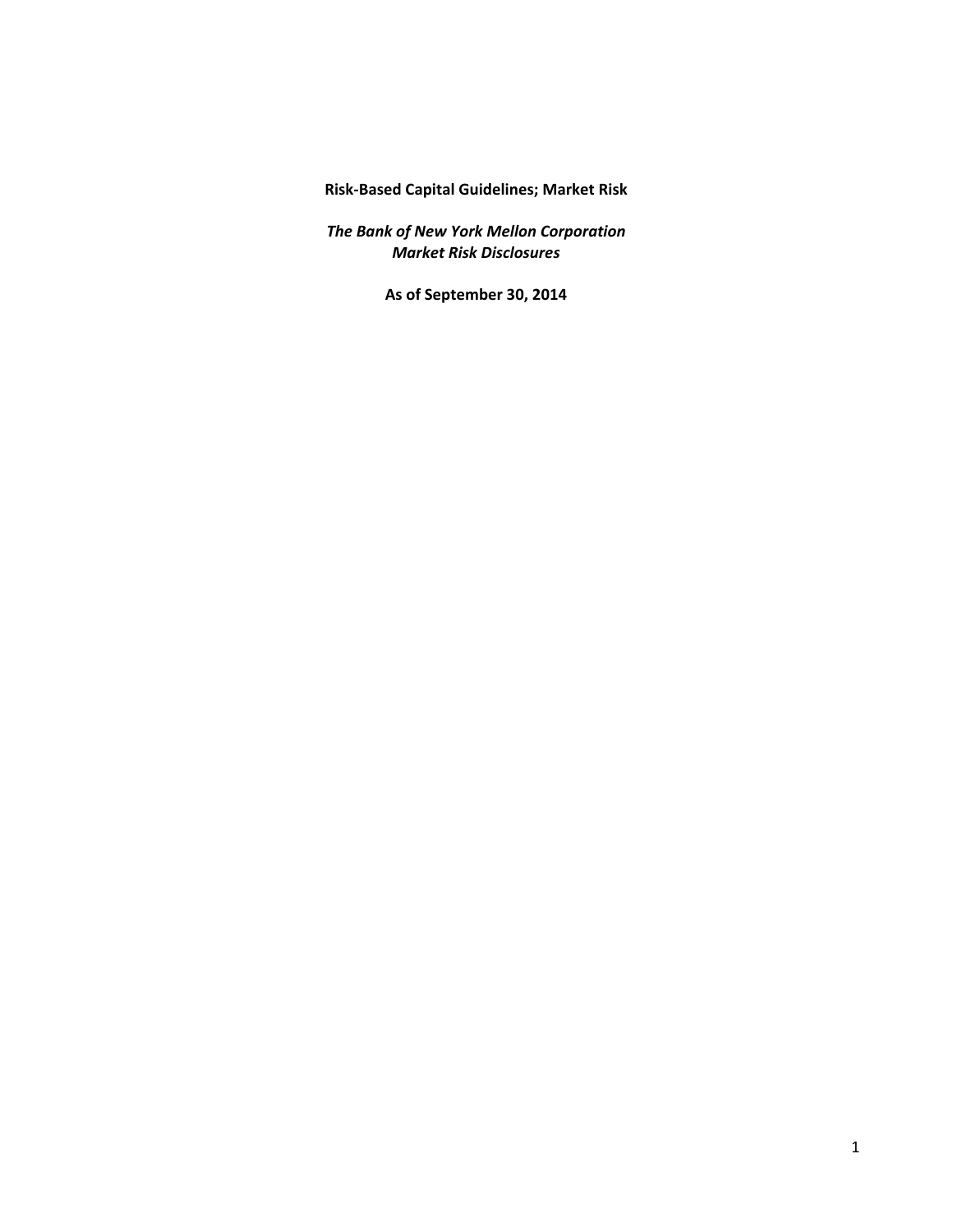# **Market Risk Quarterly Disclosure**

# *Introduction*

The Bank of New York Mellon Corporation (the "Company") operates under the revised risk-based capital guidelines for market risk. In June 2012, the Office of the Comptroller of Currency, Board of Governors of the Federal Reserve System, and Federal Deposit Insurance Corporation issued market risk capital rules as an enhancement to the market risk capital framework adopted by the Basel Committee (commonly referred to as "Basel II.5"). In July 2013, the U.S. banking agencies approved final rules implementing Basel III, which included certain conforming changes to the market risk rule, which became effective January 1, 2014 (together, the "Final Market Risk Capital Rule").

The Final Market Risk Capital Rule requires us to make publicly available quantitative disclosures at least quarterly. Specifically, we are required to disclose among other items, certain quantitative information on the following measures as applicable to the Company:

Value-at-Risk ("VaR") based measures:

VaR is a measure of the dollar amount of potential loss at a specified confidence level from adverse market movements in an ordinary market environment.

Stressed VaR based measures:

Stressed VaR is a measure of the dollar amount of potential loss at a specified confidence level from adverse market movements in an environment of significant market stress.

 $\bullet$ Incremental risk capital ("IRC") requirements:

IRC is a measure of the dollar amount of potential loss from the exposure to default and migration risks for fixed income positions in trading books.

 Comprehensive risk measure ("CRM") capital requirements:

CRM is a measure of the dollar amount of potential loss from the exposure to all price risks in correlation trading portfolios.

The quantitative and qualitative information included in this quarterly disclosure is provided at the Company consolidated level.

# *Covered Positions*

The Final Market Risk Capital Rule requires us to calculate the market risk regulatory capital based on the population of covered positions. Covered positions include all foreign exchange and commodity positions as well as assets and liabilities in our trading book that meet minimum regulatory requirements for inclusion in the market risk regulatory capital.

Due to the regulatory requirements for covered positions, the population of positions included in our regulatory VaR is different from the population of positions in management VaR we disclose in our 10-Q and Annual Reports. Management VaR includes positions subject to internal management VaR limits. The population of covered positions in our regulatory VaR is a subset of the population of positions included in our management VaR.

## *Securitizations*

As of the end of the third quarter of 2014, the Company's population of covered positions does not include any positions that meet the definition of a securitization position in the Final Market Risk Capital Rule.

# *Correlation Trading Positions*

During the third quarter of 2014, the Company's population of covered positions did not include any correlation trading positions.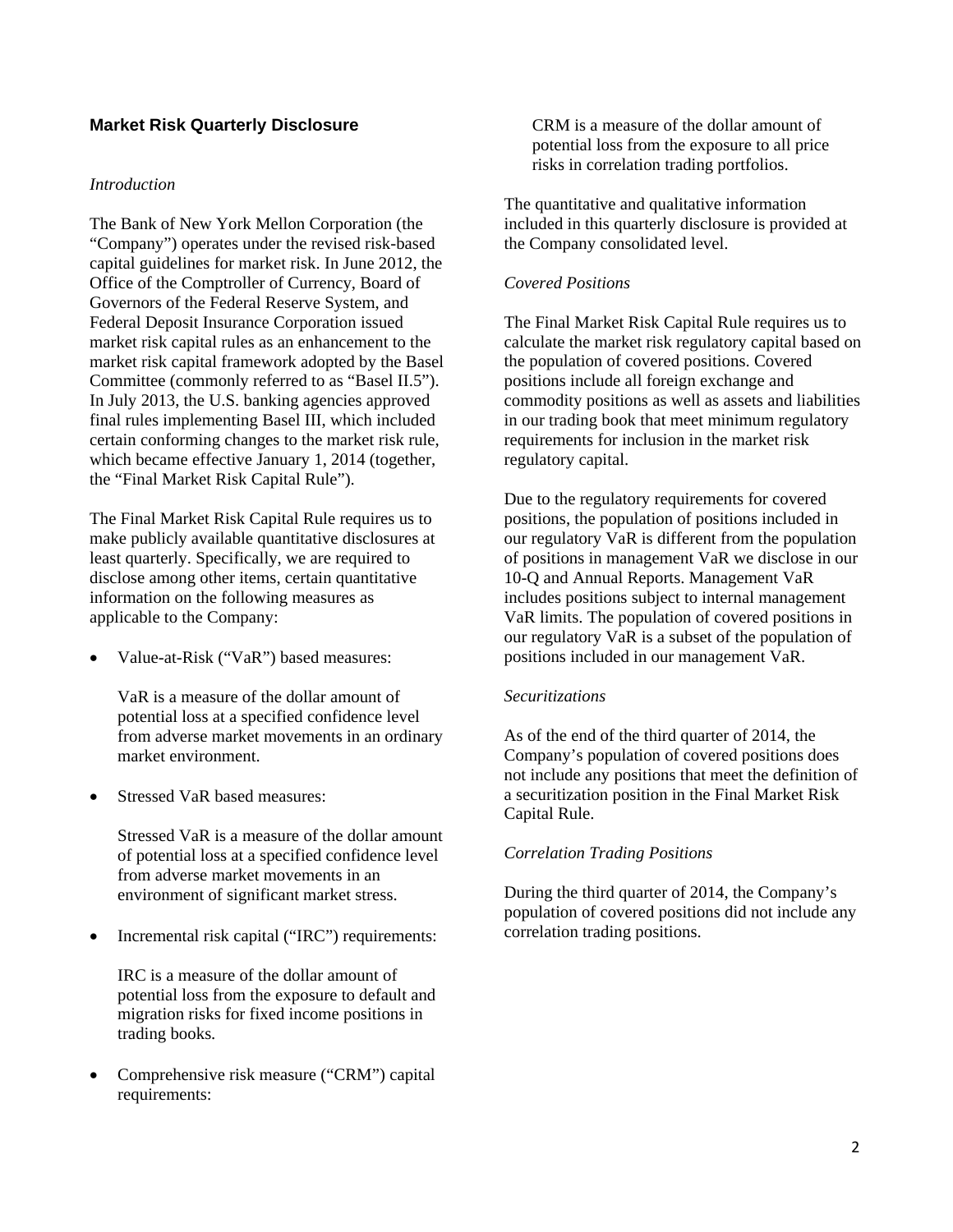#### *Measurement and Monitoring*

The following table summarizes the minimum capital requirement and risk-weighted assets ("RWA") for market risk as of the end of the third quarter of 2014 calculated in accordance with the Final Market Risk Capital Rule.

| <b>Component</b>                         | September 30, 2014 |            |
|------------------------------------------|--------------------|------------|
| $(\$$ in millions)                       | Capital            | <b>RWA</b> |
| VaR                                      | \$40.4             | \$505.7    |
| <b>Stressed VaR</b>                      | 70.6               | 882.0      |
| Specific Risk Standard Charge            | 168.0              | 2,100.1    |
| <b>Total Market Risk Capital and RWA</b> | \$279.0            | \$3,487.8  |

#### *VaR Based Measures*

VaR is a measure of the dollar amount of potential loss at a specified confidence level from adverse market movements in an ordinary market environment. Our VaR methodology is based on a Monte Carlo simulation. The calculation of our regulatory VaR assumes a ten-day holding period, utilizes a 99% confidence level, a 500 day lookback with a weighting scheme, and incorporates the non-linear characteristics of options. The ten-day regulatory VaR is derived by scaling one-day VaR to a ten-day holding period.

The following table indicates the calculated regulatory VaR amounts for the overall portfolio of covered positions as well as separate measures for interest rate, foreign exchange, equity and credit components of VaR for the third quarter of 2014.

| VaR(a)            | O <sub>3</sub> 2014 |       |        |              |  |  |
|-------------------|---------------------|-------|--------|--------------|--|--|
| $($$ in millions) | Mean                | Low   | High   | Sept $30(b)$ |  |  |
| Interest rate     | \$12.8              | \$8.5 | \$18.5 | \$11.9       |  |  |
| Foreign exchange  | 2.8                 | 1.2   | 4.6    | 2.0          |  |  |
| Equity            | 4.4                 | 2.5   | 7.5    | 3.2          |  |  |
| Credit            | 0.0                 | 0.0   | 0.0    | 0.0          |  |  |
| Diversification   | (6.8)               | N/M   | N/M    | (4.6)        |  |  |
| Overall portfolio | \$13.3              | \$8.6 | \$17.5 | 12.4         |  |  |

*(a) Ten-day, 99% confidence regulatory VaR.* 

*(b) VaR is calculated on last business date of quarter.* 

*N/M* – *Because the minimum and maximum may occur on different days for different risk components, it is not meaningful to compute a portfolio diversification effect.* 

# *Composition of material portfolios of covered positions*

The interest rate component of VaR represents instruments whose values predominantly vary with the level or volatility of interest rates. These instruments include, but are not limited to: debt securities, mortgage-backed securities, swaps, swaptions, forward rate agreements, exchange traded futures and options, and other interest rate derivative products.

The foreign exchange component of VaR represents instruments whose values predominantly vary with the level or volatility of currency exchange rates or interest rates. These instruments include, but are not limited to: currency balances, spot and forward transactions, currency options, and exchange traded futures and options, and other currency derivative products.

The equity component of VaR is comprised of instruments that represent an ownership interest in the form of domestic and foreign common stock or other equity-linked instruments. These instruments include, but are not limited to: common stock, exchange traded funds, American Depositary Receipts, listed equity options (puts and calls), OTC equity options, equity total return swaps, equity index futures and other equity derivative products.

The diversification component of VaR is the risk reduction benefit that occurs when combining portfolios and offsetting positions, and from the correlated behavior of risk factor movements.

During the third quarter of 2014, interest rate risk generated 64% of average VaR, equity risk generated 22% of average VaR and foreign exchange risk accounted for 14% of average VaR.

## *Stressed VaR Based Measures*

Stressed VaR is a measure of the dollar amount of potential loss at a specified confidence level from adverse market movements in an environment of significant market stress. Stressed VaR uses the same model as our regulatory VaR, but incorporating inputs calibrated to historical data from a continuous one year stress period selected based on empirical studies. The calculation of our regulatory Stressed VaR assumes a ten-day holding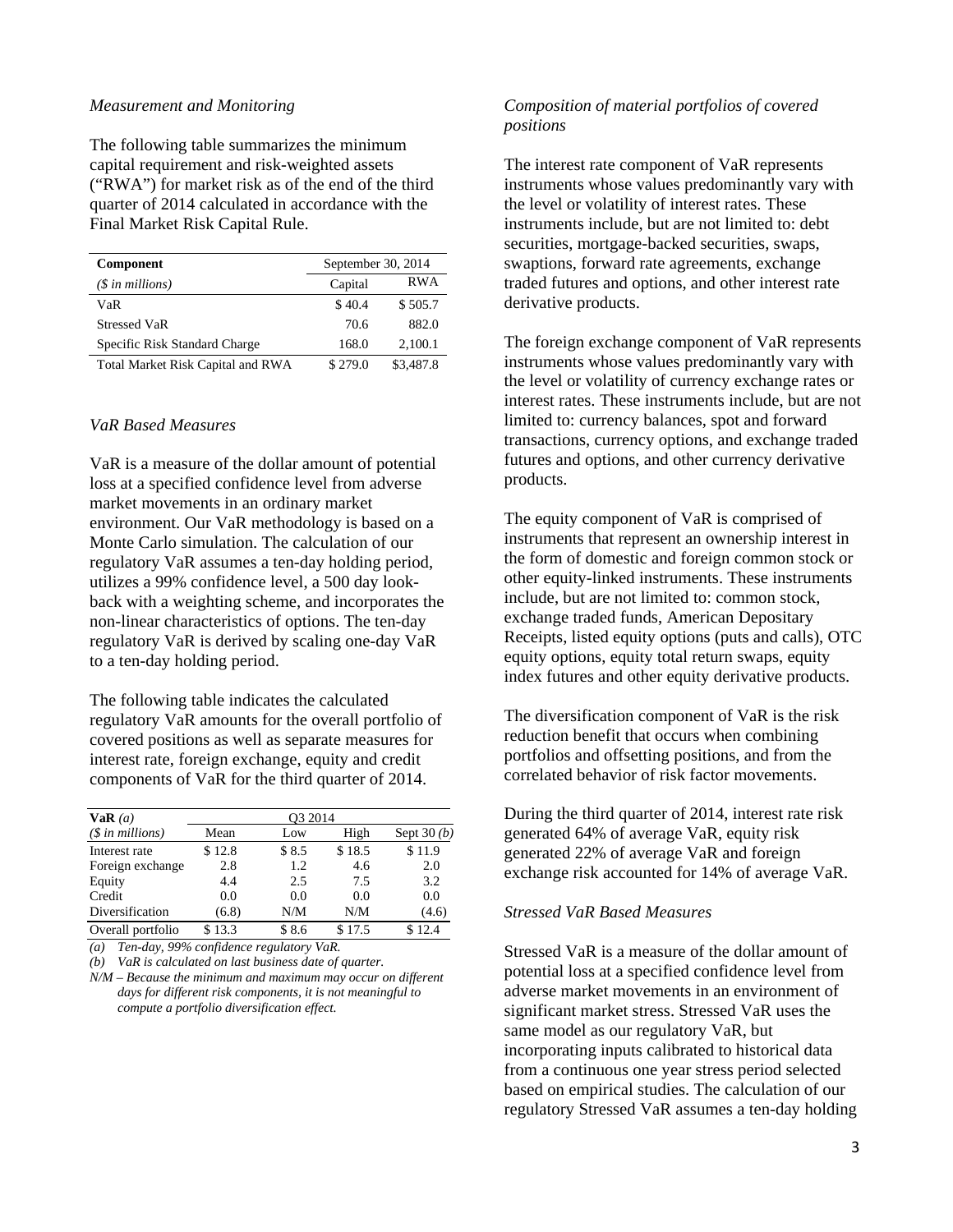period, utilizes a 99% confidence level, a 250 day look-back with a weighting scheme, and incorporates the non-linear characteristics of options. The ten-day regulatory Stressed VaR is derived by scaling one-day Stressed VaR to a tenday holding period.

The following table indicates the calculated regulatory Stressed VaR amounts for the overall portfolio of covered positions as well as separate measures for interest rate, foreign exchange, equity and credit components of Stressed VaR for the third quarter of 2014.

| Stressed VaR $(a)$ | O <sub>3</sub> 2014 |        |        |         |  |
|--------------------|---------------------|--------|--------|---------|--|
| $($in\, millions)$ | Mean                | Low    | High   | Sept 30 |  |
| Interest rate      | \$22.9              | \$15.6 | \$30.6 | \$25.1  |  |
| Foreign exchange   | 6.4                 | 4.0    | 10.0   | 4.8     |  |
| Equity             | 8.4                 | 4.8    | 18.0   | 4.8     |  |
| Credit             | 0.0                 | 0.0    | 0.0    | 0.0     |  |
| Diversification    | (14.1)              | N/M    | N/M    | (10.4)  |  |
| Overall portfolio  | \$23.5              | \$15.4 | \$30.6 | \$24.2  |  |

*(a) Ten-day, 99% confidence regulatory Stressed VAR.* 

*N/M* – *Because the minimum and maximum may occur on different days for different risk components, it is not meaningful to compute a portfolio diversification effect.* 

During the third quarter of 2014, interest rate risk generated 61% of average Stressed VaR, equity risk generated 22% of average Stressed VaR and foreign exchange risk accounted for 17% of average Stressed VaR.

# *Specific Risk Measures*

Specific risk means the risk of loss on a position that could result from factors other than broad market movements and include event risk, default risk, and idiosyncratic risk. The Final Market Risk Capital Rule requires us to measure the specific risk for debt, equity and securitization positions using either our internal models (e.g., VaR, IRC, CRM) provided our regulators approve the use of these models to measure specific risk, or the standardized measurement method. The following three sections describe our specific risk measures.

## *Specific Risk Standard Charge*

We calculate the specific risk standard charge on a quarterly basis under the standardized measurement method. It measures specific risk pursuant to fixed risk weights, which are prescribed by the Final Market Risk Capital Rule.

## *IRC Requirements*

The IRC model will not be used for the calculation of our market risk regulatory capital.

## *CRM Requirements*

The CRM model is not applicable as we do not have correlation trading positions in our population of covered positions.

# *Regulatory VaR Back-testing*

On a daily basis, we compare one-day 99% regulatory VaR to trading profits and losses excluding fees, commissions, reserves, net interest income, and intraday trading to determine the back test multiplier for VaR and Stressed VaR for purposes of calculating the market risk regulatory capital. This daily back-testing is also done at a subportfolio level and facilitates the assessment of the performance of our VaR model.

During the third quarter of 2014, our daily trading loss excluding fees, commissions, reserves, net interest income, and intraday trading did not exceed our calculated regulatory VaR amount of the overall portfolio of covered positions on any given day.